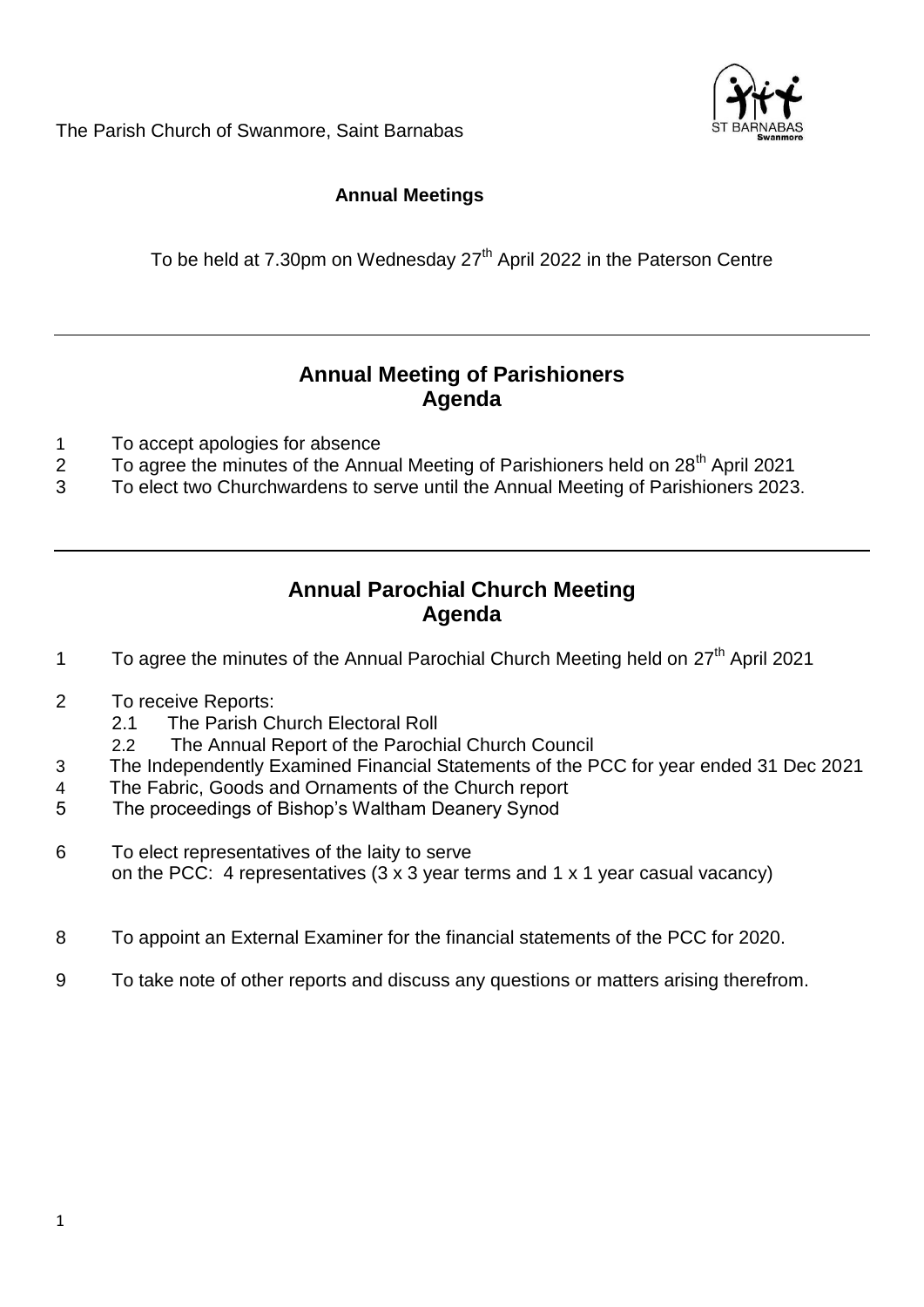# **Meeting of the Parishioners and Annual Parochial Church Meeting**

# **held on 27th April 2021**

# **Minutes**

# **MEETING OF THE PARISHIONERS**

The meeting was held via zoom and Rev Claire explained to parishioners how it worked. She welcomed 24 parishioners to the meeting and opened in prayer.

1. Apologies for Absence were received from Tony and Marlene King.

2. Minutes of the Meeting of Parishioners on 28th October 2020. Copies had been available prior to the meeting in the Link and on the church website and had been distributed widely via email. The chair invited comments but none were made.

A proposal to accept the minutes as a true record was made by Allison Gurry, seconded by Bill Jones and passed without dissent.

3. Election of Churchwardens.

Andrew Wilkinson and Bill Jones had completed their terms as Churchwardens and Rev Claire thanked them for their hard work.

Two nominations had been received for election as churchwarden.

- Dave Lee proposed by Jen Frampton and seconded by Claire Lloyd
- Janet Chant- proposed by Jen Frampton and seconded by Claire Lloyd

There were no other nominations so Dave and Janet were duly elected.

There being no other business, the annual meeting of parishioners closed at 19:13.

*Notes taken by Andrew Wilkinson.*

*--------------------------------------------------------------------------------------------------------------------------------------*

# **Annual Parochial Church Meeting Minutes**

Rev Claire as Chairman explained that there were five applicants for the five vacancies on the PCC. If however, anyone wished to stand at the last minute, this was acceptable but would require an online vote which needed to be set up before we proceeded further. Rev Claire invited anyone who might wish to, to speak. There were no applications.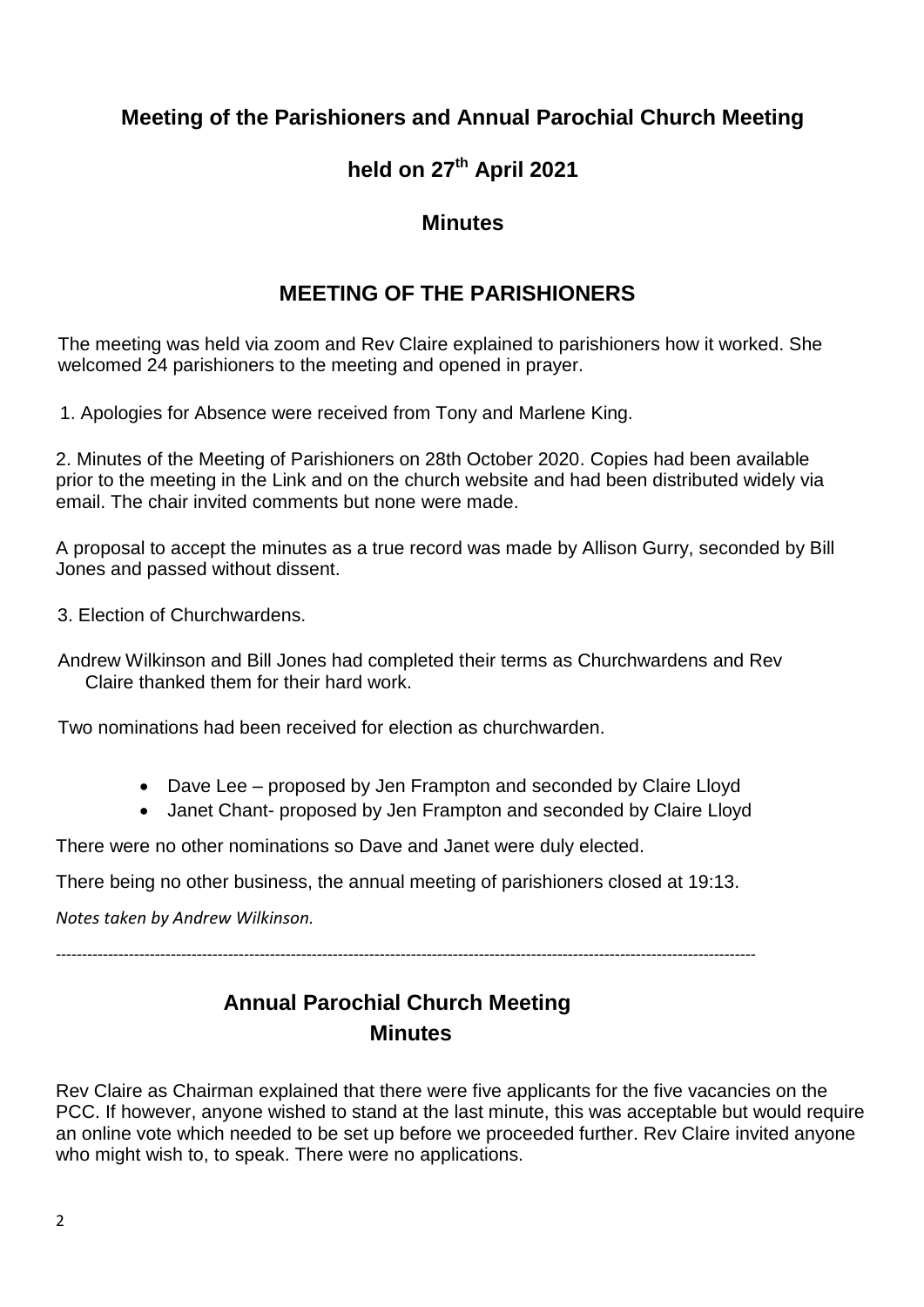# **1. The minutes of the Annual Parochial Church Meeting held on 28th October 2020**

Derrinda Laing proposed that we accept them, seconded by Jenny Sharpe. All agreed.

## **2. Electoral Roll report**

Jenny Sharpe reported:

At the last Annual meeting in October, the electoral roll numbered 144. Since then, 3 people have registered and one has moved away so that as of 14<sup>th</sup> April 2021 the register stands at 146. At the end of the meeting, Rev Claire would share on her screen the names of the people on the Electoral roll but not their addresses or other information.

There were no questions.

Revd Claire expressed her thanks to Jenny for all her work in maintaining the Electoral Roll.

## **3. Annual Report of the PCC**

Revd Claire directed those present to her annual report, which had been widely available prior to the meeting. Questions and comments were invited; there were none.

#### **4. Finances**

Andrew Wilkinson directed all present to his finance report in the booklet. In summary he commented that 2020 had been a year like no other. With the church, Barnaby's and the Paterson Centre closed for most of the year and no fundraising events, our income dropped compared with normal years by approximately £30,000.

We were fortunate to have received extraordinary donations of £11,000, of which £10,000 was for General Funds and £1,000 towards the roof repairs. We also received a grant of £8,000 from Hampshire County Council towards the cost of the new disabled toilet in the Link, which will be spent in this financial year.

Income- £100,000 Outgoings - £101,000

On paper we have a deficit of £1431.

Total funds: under £47,000 with £18,000 in restricted funds and £29,000 in unrestricted funds.

Despite the lack of giving via the offering plate in church, we still sent £4,000 to our Mission Charities which will be increased by Gift Aid. Repairs to the roof were completed, and planning for the disabled toilet in the Link continued- this work was completed in 2021.

Andrew expressed his gratitude to Richard Green-Wilkinson for his advice and for his work as Independent Examiner of the accounts. Also to Derrinda Laing and Janet Chant for managing the cash collections, and to John Austin for his tireless work for the Advertising sections of the Parish Magazine. Andrew also expressed thanks to John Sharpe for managing the Memorial Book and the Memorial Path in the churchyard.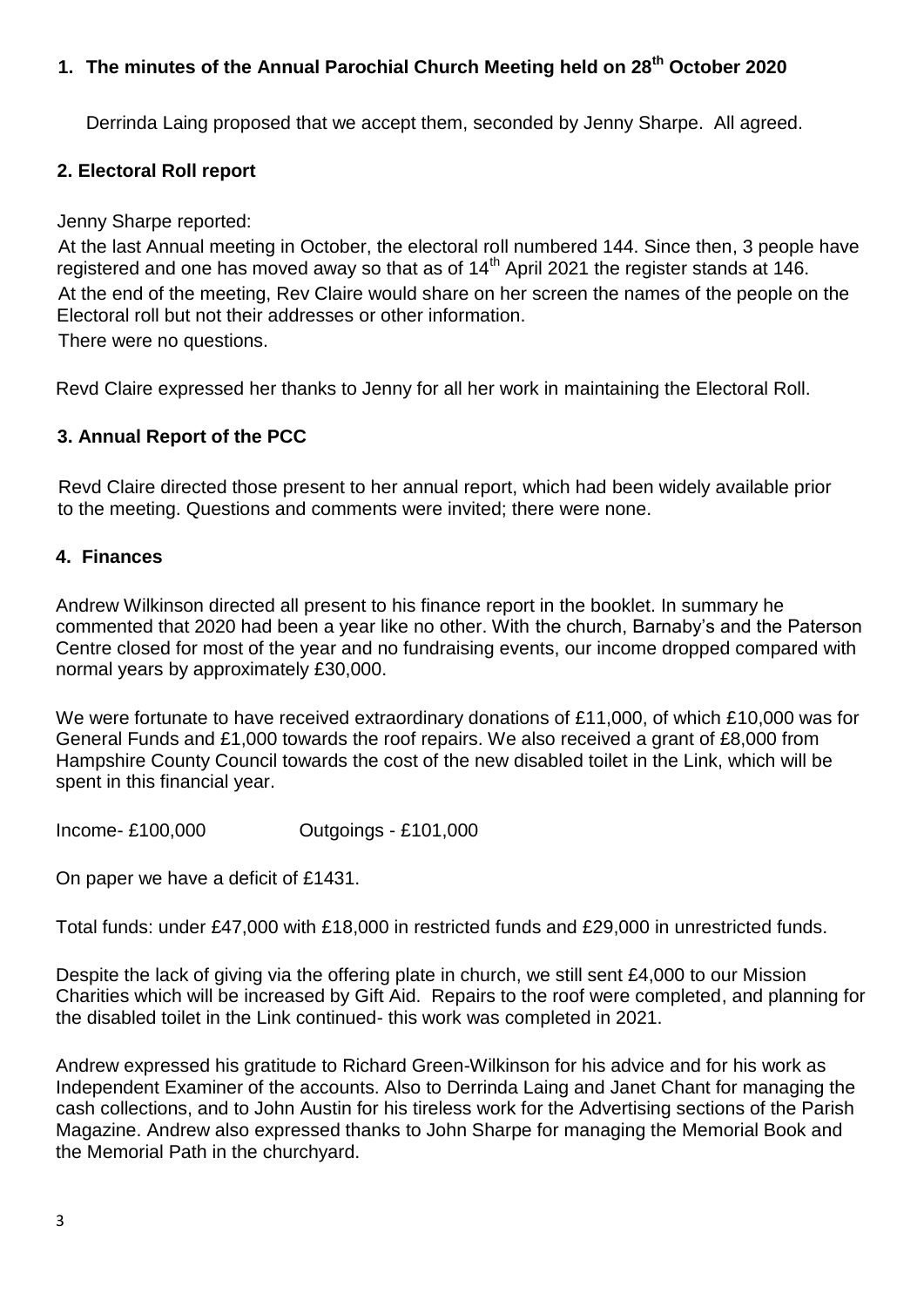Andrew completed his summary of the accounts by saying that it is likely that 2021 will be another year of deficit; it will be challenging but we hope to remain' in the black' at the end of this year.

**Questions**: NW asked if the Parish Share went down in 2020 and was it likely to reduce in 2021?

Andrew replied that the Parish Share had reduced in 2020 and was further reduced for 2021 to about £52,000, because of lower average weekly attendance (AWA). A Diocesan working group was looking at mechanisms for setting both the Parish Share in 2022 and for 2023 onwards. The current method is based on AWA but figures were clearly not available for2020. To maintain its cash flow to pay stipends, the Diocese had taken a large loan which would need to be repaid. Although restructuring plans might reduce longer -term clergy costs, we should be prepared for our Parish Share to rise from 2022.

There were no other questions. Rev Claire thanked Andrew for all he does to manage our church finances.

# **5. Fabric & Goods Report**

Andrew Wilkinson drew attention to the report on page 12 of the Annual Reports booklets. The buildings were in a good state of repair; spring cleaning and some internal decoration is required. The use of the Link as the main entrance to the church has worked well.

The Magazine printing is no longer done 'in-house' so the print room is now empty and a potential space for use. The disabled toilet in the Link has been completed.

The flat roof of the Link has been re surfaced following another theft of lead and fibreglass was used in the replacement which lasts longer and is less prone to theft.

Coloured lights were installed in the church and the chancel, thanks to a gift from the late Roddy Innes.

The churchyard has been kept in good shape by a small but dedicated band of volunteers led and coordinated by Bill Jones. Thanks were expressed to all of them.

The Memorial Path has new tablets in place and the path is being extended.

The Churchwardens were grateful to all volunteers who helped with the upkeep and maintenance of the churchyard.

Revd Claire thanked Bill and Andrew for all they have done as Churchwardens.

# **6. Bishops Waltham Deanery Synod Report**

Jen Frampton referred to her short report in the Annual Reports booklet; it had been an inactive year due to Covid.

There were no questions.

# **7. Election of representatives to serve on the PCC**

Rev Claire thanked each person who had served on the PCC. In spite of the pandemic, PCC had met 10 times, mostly on zoom; it had been an interesting and challenging time. Rev Claire expressed her thanks to those members of PCC who were stepping down:

- - Teresa Reynolds who had been our Parish Safeguarding Officer and a member of PCC
	- Bobbie Branson
	- Ben Armstrong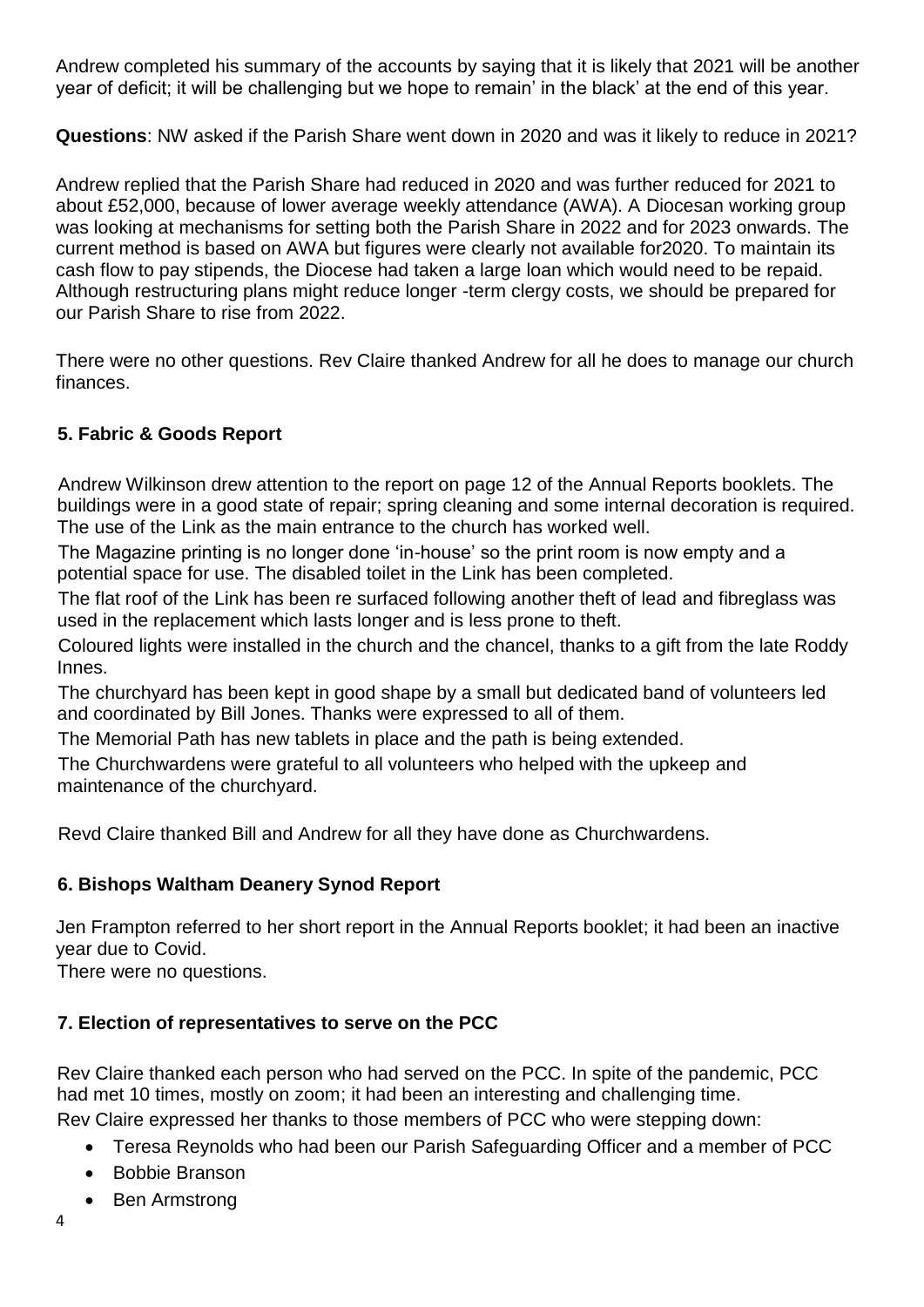Rev Claire welcomed our new Parish Safeguarding officer, Caroline Vost, who was invited to introduce herself. Caroline explained that she and her husband had recently moved into the village, that she had worked in Safeguarding via the Police for 30 years, and was involved in the Safeguarding of adults, children, and training. She is on the high- risk management panel for Salisbury Diocese and is looking forward to joining our PCC.

Rev Claire explained that the vacancies on the PCC were:

2 x 3 year terms (held by Teresa, Liz & Ben)

2 x 1 year terms (held by Bobbie, and Dave who has become Churchwarden)

The members duly elected to PCC are:

- Caroline proposed by Jen Frampton, seconded by Derrinda Laing
- Liz Newbold proposed by Amanda Ankers, seconded by Ben Armstrong
- Derrinda Laing proposed by John Sharpe, seconded by Jenny Sharpe
- John Sharpe proposed by Derrinda Laing, seconded by Penny Clive
- Dot Holubinka proposed by Sally Beazley, seconded by Sarah Walton

Revd Claire thanked all for standing and being willing to serve.

# **8. To appoint Sidespersons**

Under the new rules, this is no longer a requirement for the Annual Meeting; at its first meeting, the new PCC will appoint Sidespersons and Terms of Reference.

# **9. To appoint an external examiner**

Andrew Wilkinson explained that Richard Green -Wilkinson was willing to continue to audit the accounts for the coming year; it was recommended that we accept this offer, proposed by Andrew and seconded by John Sharpe and all were in favour.

# **10. To take note of other reports**

The attention of all was directed to the Annual Reports; there were no comments or questions.

# **11. To hear the Chairs closing remarks.**

Rev Claire's closing remarks are copied in full below:

Here we are then at the end of the last lot of Annual Meetings that I will chair for you.

2020 has been a year unlike any other we've known in church and parish life, indeed in every aspect of life. None of us could truly have foreseen what was going to happen, based on those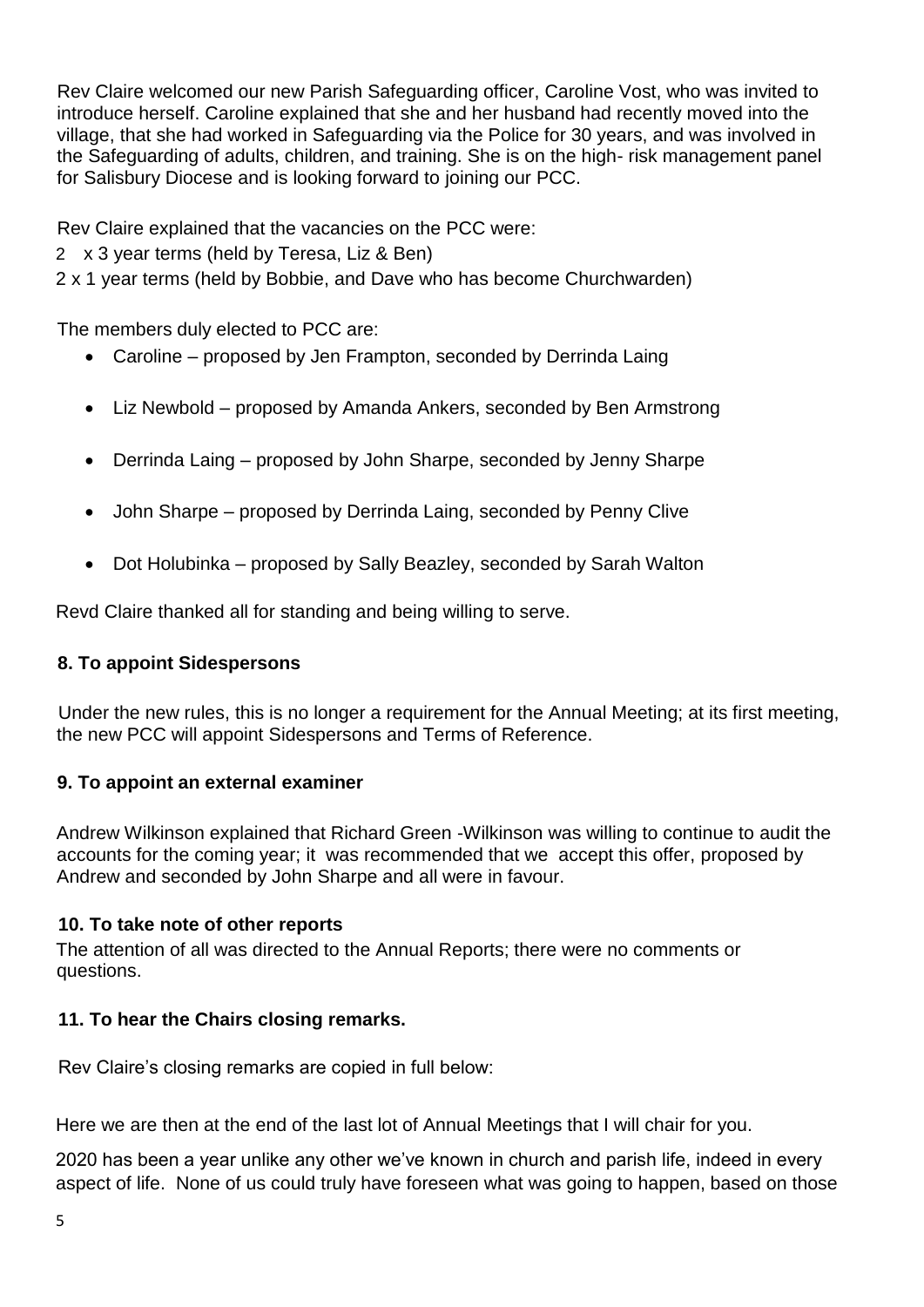early reports of this strange new illness in Wuhan, China. Every area of life has since been affected and we've all had to adapt majorly – to live-streaming, to using Zoom, to no services in church and then services in church but with restrictions on numbers and ways of doing things. Not being able to be together for Easter in 2020 and not singing together has been especially hard. But we've had good moments – like the drive-ins, finding ways to communicate and reach out. The church may have been unable to gather in usual ways, but we've discovered there's more to church than just the building, more to being church than a gathered congregation, as important as that is.

Roles have been different in 2020 as much of what was done had to stop. The Paterson Centre was hardly used – except by the School and Lunch Club cooks – so Anne Pearson and John White stepped down from their roles. Huge thanks to them both for years of tireless service. Also, Anne stepped down as Editor of the magazine and Penny Clive became the new editor. Thanks to both of them for such hard work. Thanks to the printers, Sue De Vere and team of deliverers…and to the Ankers for helping us find new printers and for the website. Huge thanks to Nick, Hazel, Jill, Sally and Mary for their contributions to the worship, pastoral and spiritual life of the church…and to Peter Fellows, Claire Lloyd, Tony King, Sarah Woodman and the Lees for their musical input. Peter has been wonderful in recording so much material for us throughout lockdown… COMMUNITY AWARD. Thanks to PCC members, cleaners, openers and lockers, to Gail for printing, to Barnaby's, to Ben and Sunday Club team for keeping things going. To all of you, for all you have contributed. In saying that, we remember too, those we've lost from the church family in 2020 and whose funerals were held here – we remember Derek Lord, John Harrison, Matthew Todd and of course dear Jan White.

It's been a hard year. The future looks brighter insofar as Covid is concerned, and we thank God for that, as well as all those who have worked so hard and so sacrificially to make that possible. You face an imminent vacancy with my move to Wells in less than 2 weeks' time. There are uncertain times ahead for you, as Deanery re-structuring conversations continue, with no clear outcomes on the horizon yet. This uncertainty is added to by losing the Bishop and Archdeacon. But you'll be alright! Trust in God...and lean on one another. You'll be in good hands with Jill, Nick and Hazel leading in all matters worship and pastoral, and Nick will chair PCC for the vacancy…and in Janet and Dave, and a full PCC, you'll have good churchwardens and leadership. Remember though that none of them are a stand-in Vicar. Love them, support them, pray for them, don't let them be overwhelmed. Strive to live in love and unity of purpose – being God's people in this community. Don't stand still – have vision. Thank you for everything. I've loved being your parish priest these past 9 years. Sally and I have loved life in Swanmore. We shall miss it dreadfully. Remember us – and the people of Wells in prayer…we shall pray for you.

Andrew expressed a huge thank you to Claire for all the things that she and Sally have done for us. St Barnabas had 12 Vicars before Claire came to us – how lucky we were that she was here in 2020!

More will be said at Claire's last service on 9<sup>th</sup> May.

The meeting finished with The Grace at 19.50

*Notes taken by Jill Phipps, PCC Secretary*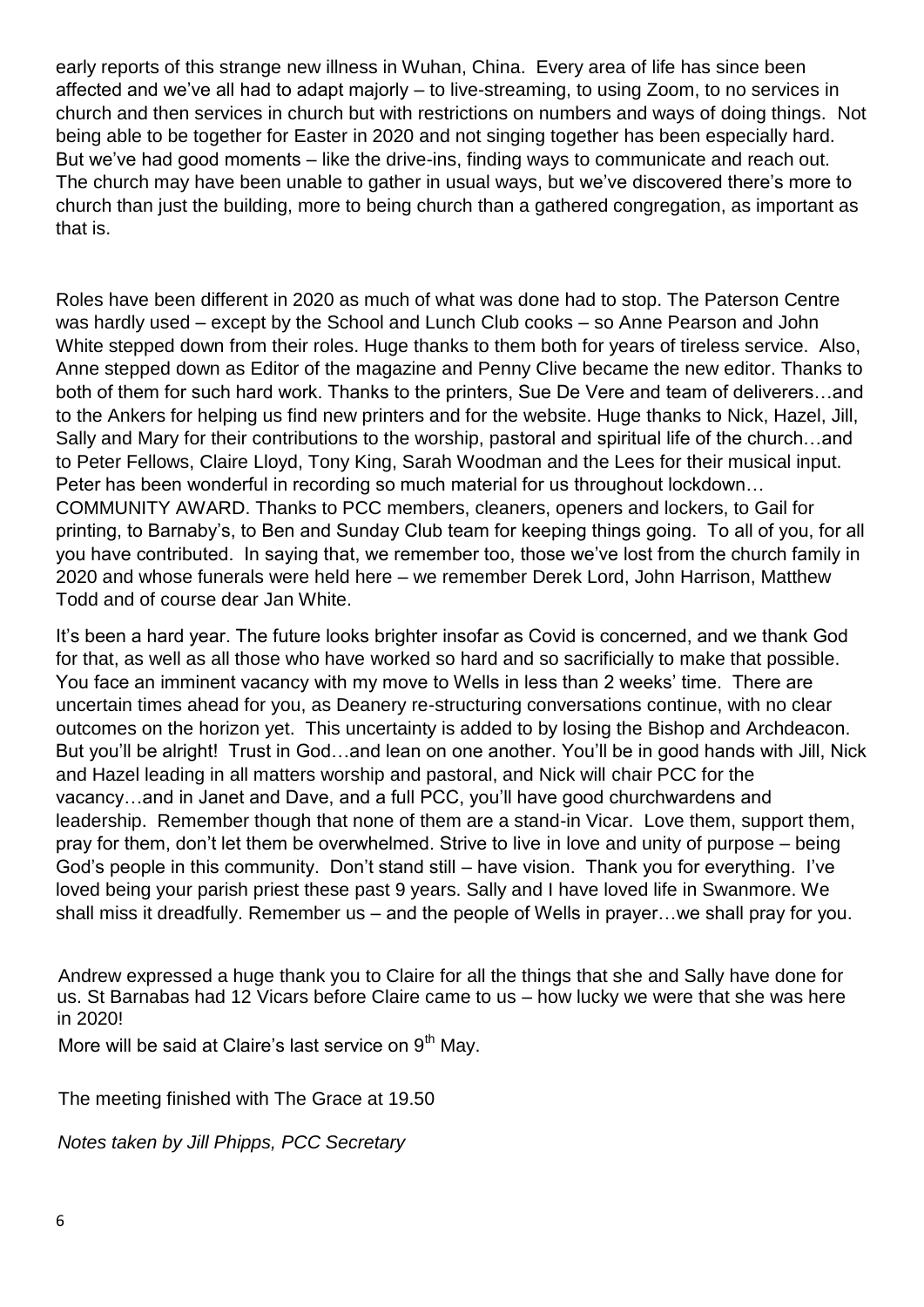# **St Barnabas APCM March 2022 Ministry Team Report**

We are now 10 months into a vacancy, with no real progress having been made during that time to work out how, when and if we will get a stipendiary incumbent. With the arrival of a new bishop, and once he has organised his senior team, we are hopeful there will be some action – action which is realistic, acceptable and understands how parish ministry works in practice.

Along with everybody else, we have all had to cope with the problems of a pandemic and varying levels of anxiety expressed by members of the congregation and community. This has meant some versatile thinking re meetings and worship and thanks are due to musicians, sound system people, chair-movers etc for making this possible.

Nevertheless, despite these issues and now that we are getting back to regular attendance, there is a real buzz and sense of energy about. This began on September 5<sup>th</sup> when we had a back to school All Age service and continued the next week when Bishop Ian came. Numbers are not lower than they were two years ago.  $3^{rd}$ @10 has continued and is under review as we consider whether and how to include the café church style worship again – especially the essential bacon butties.

There have been other developments: Jill Phipps is almost through the discernment process re her quest for ordination – watch this space. Six Pastoral Visitors have been trained and commissioned and are already working away. We have been blessed with, and are very grateful for ministerial support for presiding and preaching from a range of friends: Peter Kelly, Terry Louden, Richard Wharton, Bishop Ian Brackley, Steve Summers, Richard Wyld, Angela Tilby, David Isaac, Keith Wickert, Jackie Twine, Nick Ralph – and a regular, monthly 8am service from Kathy O'Loughlin. This has meant the congregation gets a range of voices (in every sense) and we get a break.

Between us, in the last year, we have conducted three weddings and six baptisms and several funerals. Five teenagers were confirmed. We had good attendance at the annual thanksgiving service and on Remembrance Day and at Christmas services – whether outdoors, indoors or online.

The Ministry Team looks forward to the coming year which, with the support and contribution from every member of the church community, we pray will be positive and fruitful - and see a new vicar living in the vicarage.

*Revd Canon Hazel Whitehead, Revd Canon Nick Whitehead, Jill Phipps, Lay Minister.*

# **Vacancy Update March 2022**

- Current diocesan policy is to permit the advertising and appointment of new stipendiary posts on a 'one out – one in' basis. At time of writing there is no information forthcoming about the number of stipendiary posts /vacancies that are ahead of us, nor about likely retirements / resignations that would 'move us up the queue'. Our best guess is that there are at least five other parishes / benefices in vacancy at the present time.
- Bishop Jonathan Frost has now been installed as the Bishop of Portsmouth and will begin the process of building his team with the appointment of two permanent Archdeacons. Following his informal visit to our parish this month, I understand that he will review the above policy as soon as is practicable.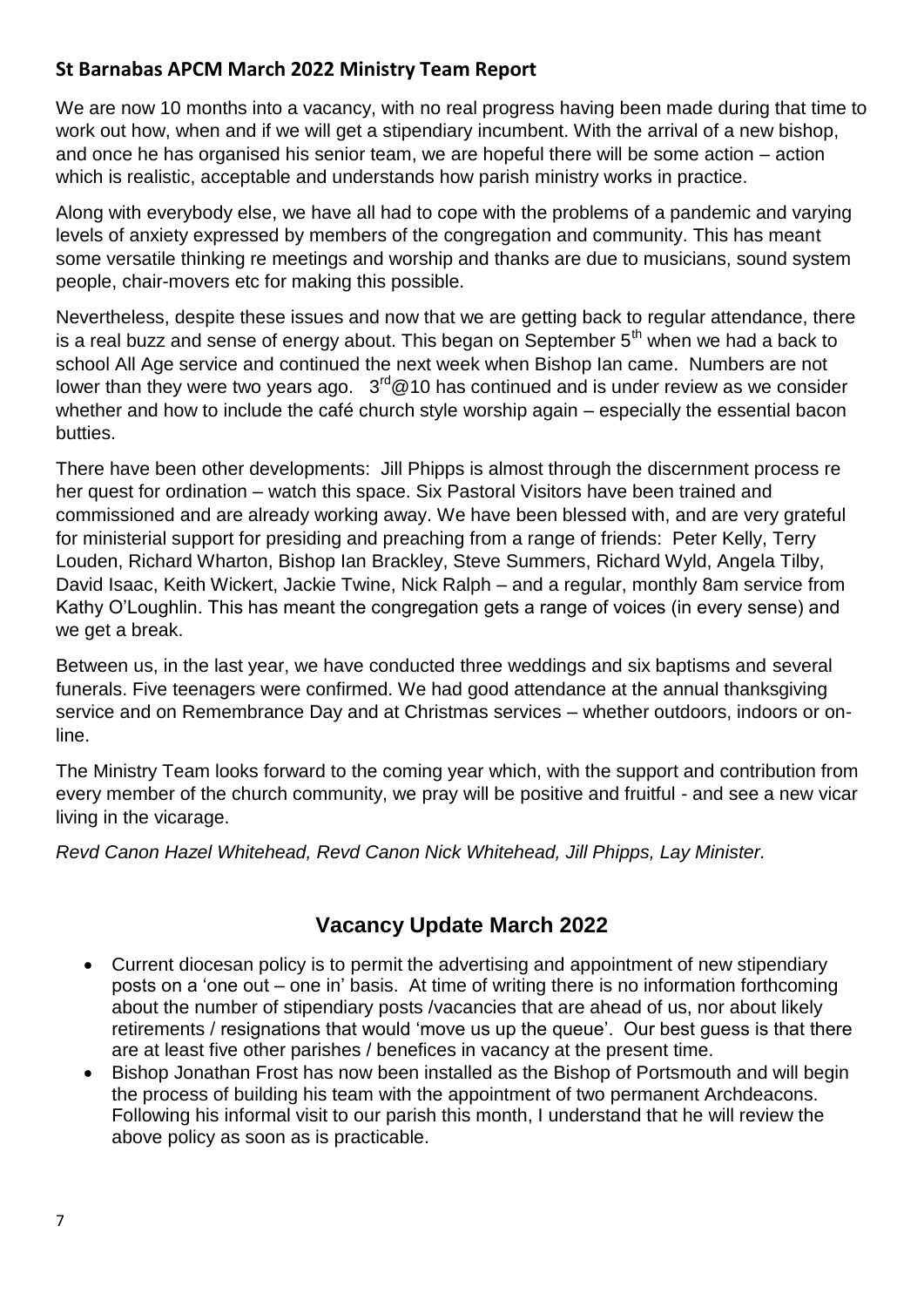# **Background**

There is currently no information about the level of stipendiary ministry that has been / would be allocated to Swanmore (eg 1; 0.8; 0.5). I also don't know if the diocese has a policy regarding the provision of housing at stipendiary levels below 0.8. It is feasible that, at least in the short term, someone might be found who would wish to do two 0.5 roles (eg diocese and parish), but that assumes there is a suitable 0.5 diocesan role available. Nothing can happen until we are given permission to advertise.

It is not yet known what part, if any, deanery mission plans will play in the future, but since we are the only parish in vacancy, with no other retirements / resignations reported, there does not appear to be much obvious opportunity for change as things stand.

# **Our action**

- Review the latest copy of 'Live Pray Serve' which indicates the criteria for parishes wishing to appoint a new incumbent.
- Assuming the diocese may well raise questions about our significant annual deficit, address the issue of stewardship.
- Finish the parish profile.

# *Revd Canon Nick Whitehead*

*Chair of PCC*

# **Financial Report**

This report covers the finances of the whole church for 2021 (figures for 2020 are in brackets), including the "trading" elements of Barnaby's and the Paterson Centre.

Overall there was a surplus of £8,288 (deficit of £1,442) and at 31 Dec 21 the assets stood at £55,246 (£46,958). Total income was £113,752 (£100,401) while total expenditure was £105,438 (£101,850). This apparently healthy position masks extraordinary income from a restricted legacy of £17,500, an unspent grant of £5,000 for improvements in Barnaby's and £12,640 spent on the Link toilet works. Furthermore, our parish share in 2021 was almost £8,000 less than in 2020, owing to a miscalculation by the Diocese which will be rectified in the coming years.

Planned giving via PGS and standing order fell slightly to £39,928 before Gift Aid (£40,069). Collections at services remained low and donations were also lower (there had been a large donation in 2020). Fundraising also suffered from the pandemic but income from the Paterson Centre and Barnaby's was much more buoyant than in 2020 when lockdown had a severe effect. The magazine Swanmore Link, in its first full year of operation, also made a good surplus.

Parish Share continued to be the largest expense at £52,098 (£59,834) and is payable even when a parish is in vacancy. Work on the Link toilet was completed with the aid of a HCC grant but otherwise there were no major items of maintenance expenditure; grant-aided improvements to Barnaby's were deferred to 2022 as planning permission was slow to arrive. By the end of the year increases in utilities costs were becoming evident and replacement of the Paterson Centre boiler was imminent.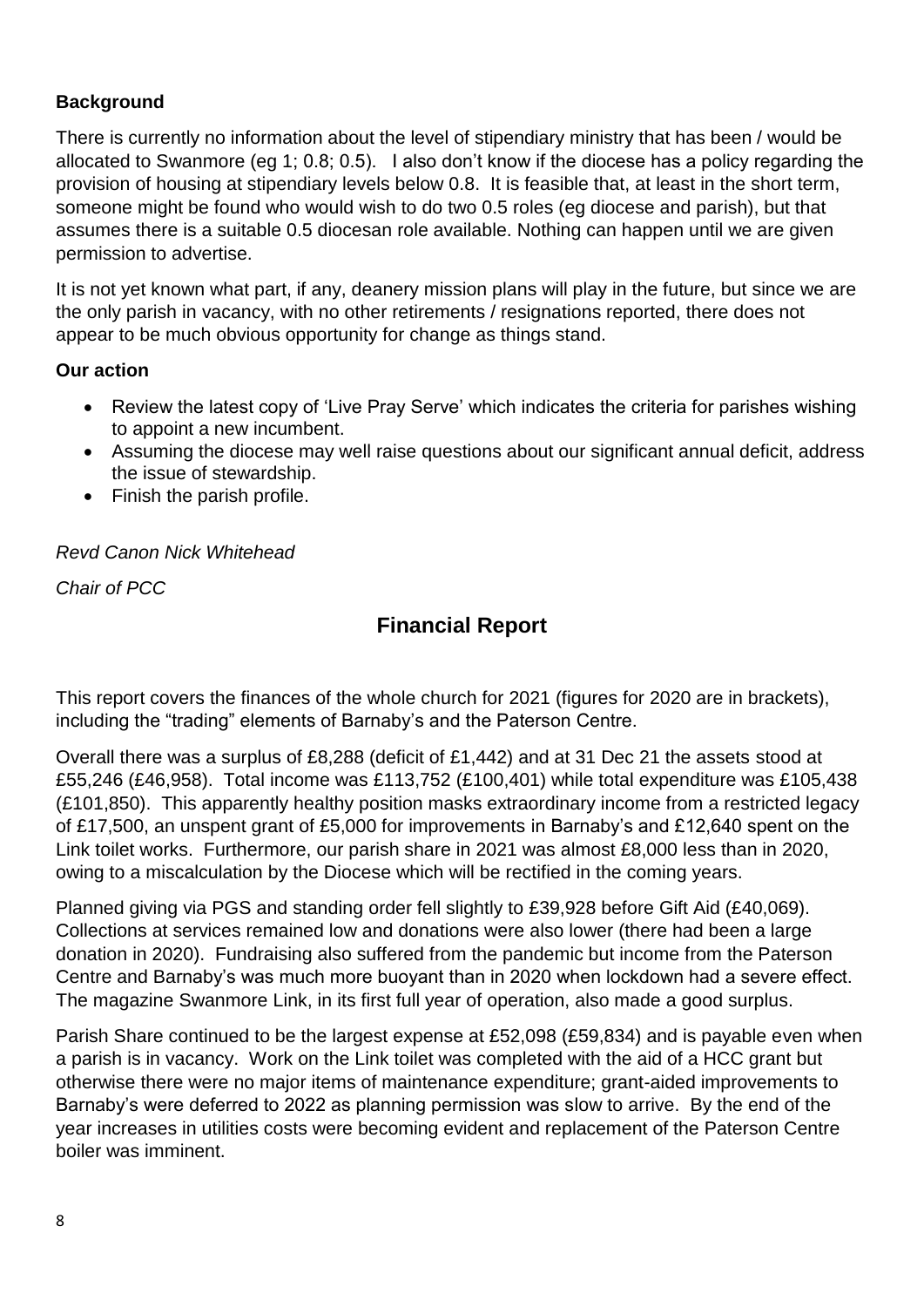It is clear that planned giving plus Gift Aid continues to fall short of our Parish Share, let alone the other essential costs of running the church. Free reserves represent around 20 weeks worth of normal expenditure. Our trading activities should and do make a reasonable surplus but they exist essentially as part of our service to the parish. If we wish to extend our mission, as the Gospel demands, we shall need to generate much more voluntary income.

On a happier note, missionary and charitable giving continued with £5,111 being given in church and £847 from Barnaby's. Around half of these amounts (mostly also attracting Gift Aid) were for the Primary School Christmas Appeal. A further £724 was raised for Rowan's Hospice through Open Gardens, the major fundraising event of 2021.

I am grateful to Derrinda, Janet and Jen for managing the cash and banking, to Richard Green-Wilkinson our independent examiner, to John Austin who manages the magazine advertising so tirelessly and to John Sharpe who manages so much else. I shall also be pleased to speak to anyone who might consider being the next treasurer.

*Andrew Wilkinson 20 Apr 22*

Please see separate Examined Accounts.

# **PCC Annual Report on the Year 2021**

#### **Introduction**

The Parochial Church Council (PCC) has responsibility to co-operate with the vicar, when in post, to promote, in the parish, the whole mission of the Church, pastoral, evangelistic, social and ecumenical.

The PCC also owns, lets and maintains the hall and meeting rooms of the Paterson Centre, and Barnaby's Coffee Shop.

We went into Vacancy on May 9<sup>th</sup> when Revd Claire moved to Wells. Revd Nick Whitehead was given permission by the Acting Archdeacon to act as PCC Chairman for the course of the Vacancy (but without voting rights.)

### **PCC Membership**

The PCC Chairman, two Churchwardens, two Diocesan Synod Representatives and two Deanery Synod Representatives and 9 Elected PCC Members. PCC membership for 2021/22 was:-

#### **Ex Officio:**

| The Revd. Canon Nick Whitehead |                     |
|--------------------------------|---------------------|
| Dave Lee (Vice-Chair)          |                     |
| <b>Janet Chant</b>             |                     |
| <b>Janet Chant</b>             | appointed June 2018 |
| Andrew Wilkinson (Treasurer)   | appointed June 2018 |
| Jen Frampton                   |                     |
| Jenny Sharpe                   |                     |
| <b>Jill Phipps</b>             |                     |
|                                |                     |
| elected 2020                   |                     |
| elected 2020                   |                     |
| elected 2020                   |                     |
| elected 2019                   |                     |
| elected 2021                   |                     |
|                                |                     |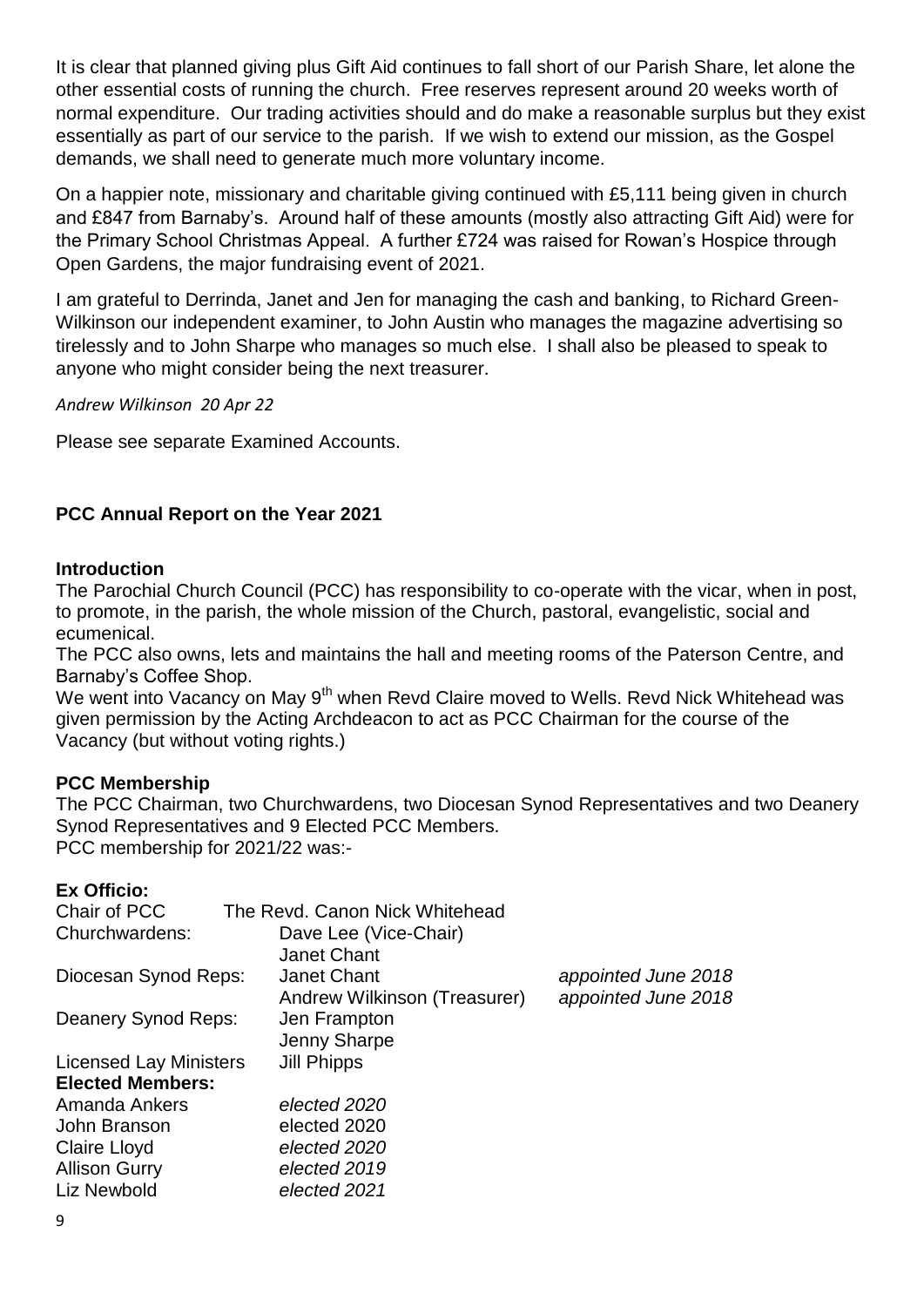| Dot Holubinka         | elected for 1 year in 2021 (casual Vacancy)               |
|-----------------------|-----------------------------------------------------------|
| Caroline Vost         | elected for 3 years in 2021 Parish Safeguarding Officer   |
| John Sharpe           | elected for 3 years in 2021                               |
| Derrinda Laing        | elected for 1 year in 2021 (Casual Vacancy from Dave Lee) |
| <b>Bill Jones</b>     | co-opted                                                  |
| <b>PCC Appointed:</b> | Secretary<br>Jill Phipps                                  |

#### **Assistant Churchwardens**

The Churchwardens invited Jen Frampton, Richard Green-Wilkinson, Tony King, Derrinda Laing, John Sharpe and Crawford Wright to act as Assistant Churchwardens.

**PCC teams -** *and their abbreviated outline terms of reference*

**Standing Committee** – sets the agenda for PCC meetings and has the authority to transact the business of the PCC as required between meetings.

**Fabric & Grounds** – maintains the churchyard, church buildings and contents according to a programme of works approved by the PCC.

**Paterson Centre Management** – manages the day to day running, letting and maintenance of the Paterson Centre, subject to terms of reference and financial control exercised by the PCC.

**Magazine** – manages the production and distribution of the magazine, subject to terms of reference and financial control exercised by the PCC.

**Barnaby's Business Team (BBT)** – manages the day to day running of the coffee shop on behalf of the PCC, subject to terms of reference and financial control exercised by the PCC.

### **PCC Meetings**

The PCC met 8 times between January to December 2020, and published minutes of each meeting. Until July 2021, the PCC meetings were held via zoom but from September we have reverted to meeting in Barnaby's. The approved Minutes of the PCC Meetings were made available to church members at the back of the Church, before Covid and on the website, when it was up and running, thereafter.

On 8<sup>th</sup> June we had a zoom meeting with the Acting Archdeacon of the Meon to discuss Diocesan support during our Vacancy. At this point a new Bishop had not been appointed; we were encouraged to develop our Parish Profile in readiness for advertising once the embargo had been lifted.

On 8<sup>th</sup> October the PCC was due to meet for the morning at Waltham Chase Methodist Church to review the St BIGGi plan drawn up by Claire in 2020, as part of an 'Awayday'. In the event this was postponed to 5th February 2022.

During the year we recognised that we needed to address the issue of stewardship urgently, and invited the relevant Diocesan advisor to visit us, but this has had to be postponed until post APCM, due to him being ill with Covid.

### **Church Teams**:

Other groups that contribute invaluable work and input to the life of the church and parish, include Bishop's Waltham Deanery Synod; Flower Group; Home Groups; Mothers' Union; The Swanmore Link Parish Magazine; Social and Fundraising and Sunday Club.

### **Electoral Roll:**

As of the APCM on 28/4/21 the number on the Roll was 146. Since then five people have died, two have moved away and 10 people have registered, so that as of 12/4/22 the register stands at 149.